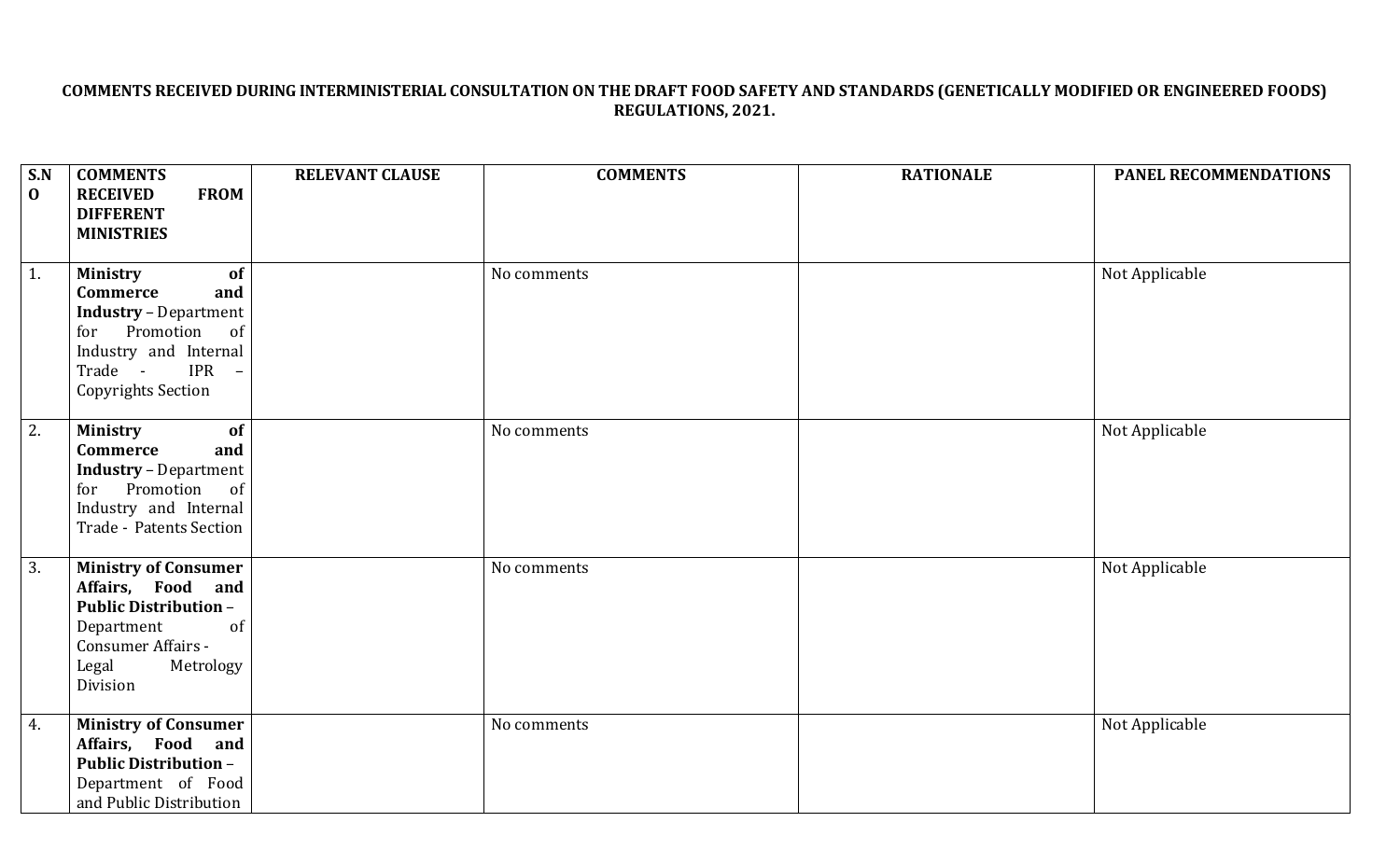| 5. | Ministry of Law and<br>Justice - Legislative<br>Department                                                                                                                    | <b>General Comment</b>                                                                                                                                                                                                 | As per the Government of India (Allocation<br>of Business) Rules, 1961, providing of legal<br>comments/suggestions does not come<br>within the domain of the legislative<br>Department. Therefore, Administrative<br>ministry in requested to prepare the final<br>draft notification on the subject and<br>forward this department for vetting.                                                                                                                                                                                                                                                                                                                                                                                                                                                                                                    | No action needed at this stage.                                                                                                                                                                                                                                                                                               |
|----|-------------------------------------------------------------------------------------------------------------------------------------------------------------------------------|------------------------------------------------------------------------------------------------------------------------------------------------------------------------------------------------------------------------|-----------------------------------------------------------------------------------------------------------------------------------------------------------------------------------------------------------------------------------------------------------------------------------------------------------------------------------------------------------------------------------------------------------------------------------------------------------------------------------------------------------------------------------------------------------------------------------------------------------------------------------------------------------------------------------------------------------------------------------------------------------------------------------------------------------------------------------------------------|-------------------------------------------------------------------------------------------------------------------------------------------------------------------------------------------------------------------------------------------------------------------------------------------------------------------------------|
| 6. | <b>Ministry</b><br>of<br><b>Agriculture</b><br>and<br><b>Farmers Welfare -</b><br><sub>of</sub><br>Department<br>Agriculture,<br>Cooperation<br>and<br><b>Farmers Welfare</b> | <b>General Comment</b>                                                                                                                                                                                                 | As per the provisions of Chapter-II. Clause<br>6 of PQ Order 2003, import of Genetically<br>Modified Organisms (GMO)/ Living<br>Modified Organism (LMO) for agriculture<br>research purpose is entrusted with<br>NBPGR. New Delhi. Genetically modified/<br>Genetically engineered food products are<br>not regulated in PQ Order, 2003.                                                                                                                                                                                                                                                                                                                                                                                                                                                                                                            | Agreed.<br>Genetically modified/ Genetically<br>engineered food products are not<br>regulated in PQ Order, 2003.                                                                                                                                                                                                              |
| 7. | <b>Ministry</b><br><b>of</b><br><b>Environment, Forests</b><br>and Climate Change -<br>III<br>CS<br>(Biosafety)<br>Division                                                   | <b>Clause 4 - Procedure for grant</b><br>of prior approval<br>4(11)<br>Once a Genetically Modified<br>or Genetically<br>Organisms<br>Engineered Organisms or<br>Living Modified Organisms<br>for Economic Co-operation | Under procedure for grant of prior<br>approval point No. (11) "<br>Once a<br>Genetically Modified Organisms<br>or<br>Genetically Engineered Organisms or<br>Living Modified Organisms having unique<br>identification Code provided by Biosafety<br>Clearing House, Organisation<br>for<br><b>Economic Co-operation and Development</b><br>having unique identification $ $ etc., is approved by FSSAI, approval for the<br>Code provided by Biosafety $\vert$ same will not be required for any other<br>Clearing House, Organisation   Food Business Operator. Approval will<br>also not be required if it is used as an<br>and Development etc., is   ingredient in any product", this Ministry is<br>approved by FSSAI, approval of view that since Biosafety Clearing House<br>for the same will not be is a database platform under Cartagena | Agreed.<br>The<br>following<br>may<br>be<br>incorporated<br>the<br>in<br>draft<br>regulation in Clause 4(11).<br>'A GMO with unique identification<br>code when approved by FSSAI will<br>be communicated to the Ministry<br>of Environment, Forests and<br>Climate Change for inclusion in<br>the Biosafety Clearing House.' |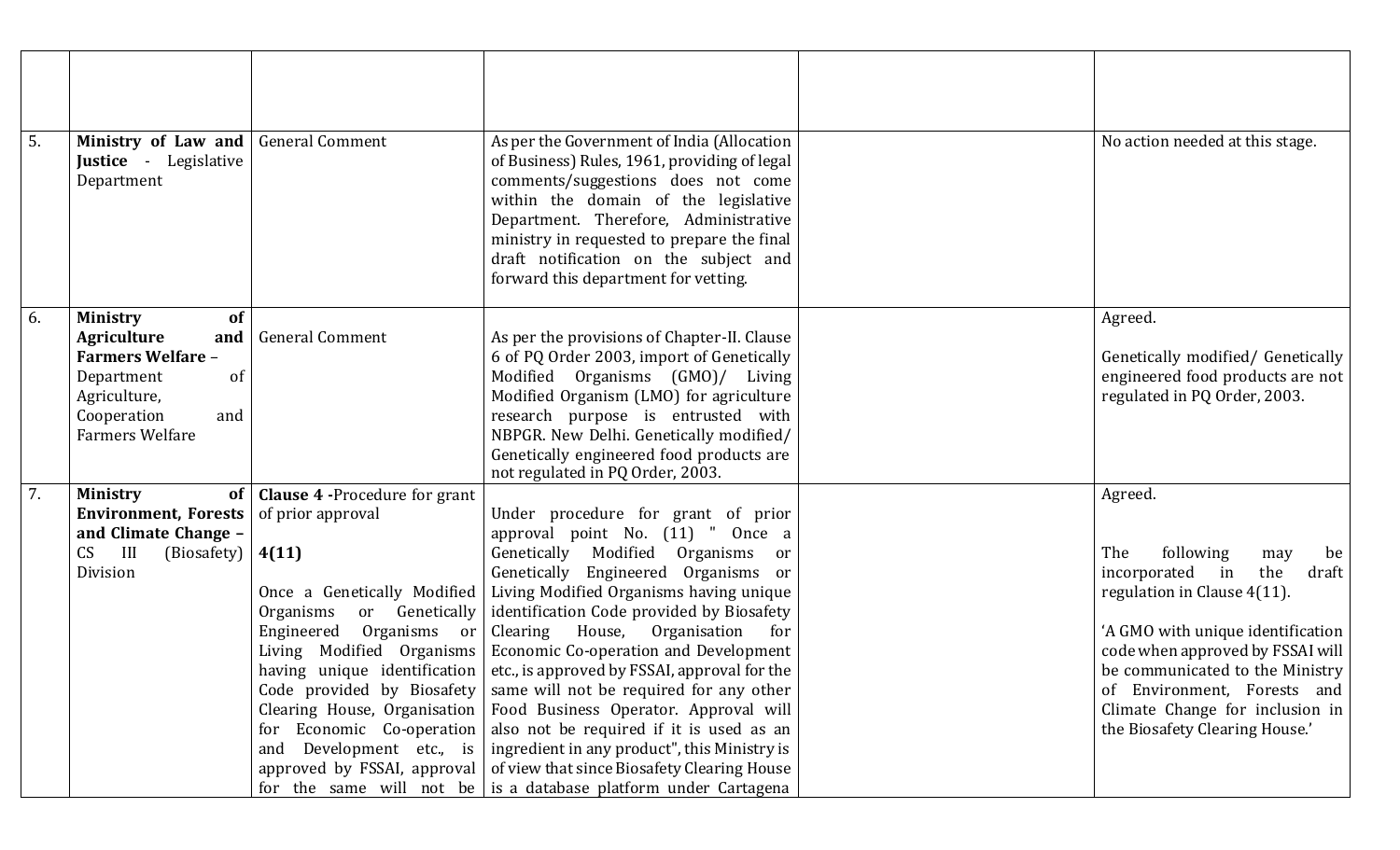|    |                                                                                                                                                                                                                              |              | required for any other Food<br>Business Operator. Approval<br>will also not be required if it is<br>used as an ingredient in any<br>product.                                                                                                       | Protocol on Biosafety, indicates the list of<br>approved GMOs of all the countries,<br>therefore, FSSAI may be request to follow<br>the same procedures for dealing with<br>approved GMOs listed on Biosafety<br>Clearing House as per Form 1 of the<br>regulations.<br>Further, this Ministry is in the process of<br>seeking comments from all the members<br>Genetic Engineering<br>Appraisal<br><sub>of</sub><br>Committee (GEAC) members and would be<br>sharing further comments of this Ministry<br>in due course. |                                                                                                             |                                                                                                                                                                                                                                                                                                                                                                                                                                                                                                                                      |
|----|------------------------------------------------------------------------------------------------------------------------------------------------------------------------------------------------------------------------------|--------------|----------------------------------------------------------------------------------------------------------------------------------------------------------------------------------------------------------------------------------------------------|---------------------------------------------------------------------------------------------------------------------------------------------------------------------------------------------------------------------------------------------------------------------------------------------------------------------------------------------------------------------------------------------------------------------------------------------------------------------------------------------------------------------------|-------------------------------------------------------------------------------------------------------------|--------------------------------------------------------------------------------------------------------------------------------------------------------------------------------------------------------------------------------------------------------------------------------------------------------------------------------------------------------------------------------------------------------------------------------------------------------------------------------------------------------------------------------------|
| 8. | <b>Ministry of</b><br>Food<br><b>Processing</b><br><b>Industries</b><br>(Received<br>from<br>Industry<br>Associations<br>CII-<br>Confederatio<br>n of Indian<br>Industry<br>FICCI-<br>Federation of<br>Indian<br>Chambers of | <b>FICCI</b> | <b>Clause 1 - Short title and</b><br>commencement<br>1(2)(b)<br>Processed<br>Food<br>food<br><sub>or</sub><br>Genetically<br>containing<br>Modified<br>ingredients<br>from but not<br>produced<br>containing LMOs or GEOs or<br>GMO <sub>s</sub> . | Clause 1(2) - The phrase "processed food"<br>in clause 2(b) may be replaced by "Food<br>Ingredients".                                                                                                                                                                                                                                                                                                                                                                                                                     | Definition<br>includes<br>Food<br>of<br>processed food.<br>Food ingredients added to bring<br>more clarity. | Agreed.<br>The Panel further recommended<br>that to bring clarity, clause $1(2)$<br>may be as follows:<br>(a) GMOs / GEOs / LMOs intended<br>for use as food after approval from<br>GEAC, Ministry of Environment,<br>Forests and Climate Change.<br>(b) Food containing ingredients<br>derived from GMO/ GEOs / LMOs.<br>(c) Food ingredients derived from<br>GMOs but not containing modified<br>DNA.<br>It<br>includes<br>Food<br>ingredients/additives/processing<br>aids derived from Genetically<br>Modified Organisms (GMOs). |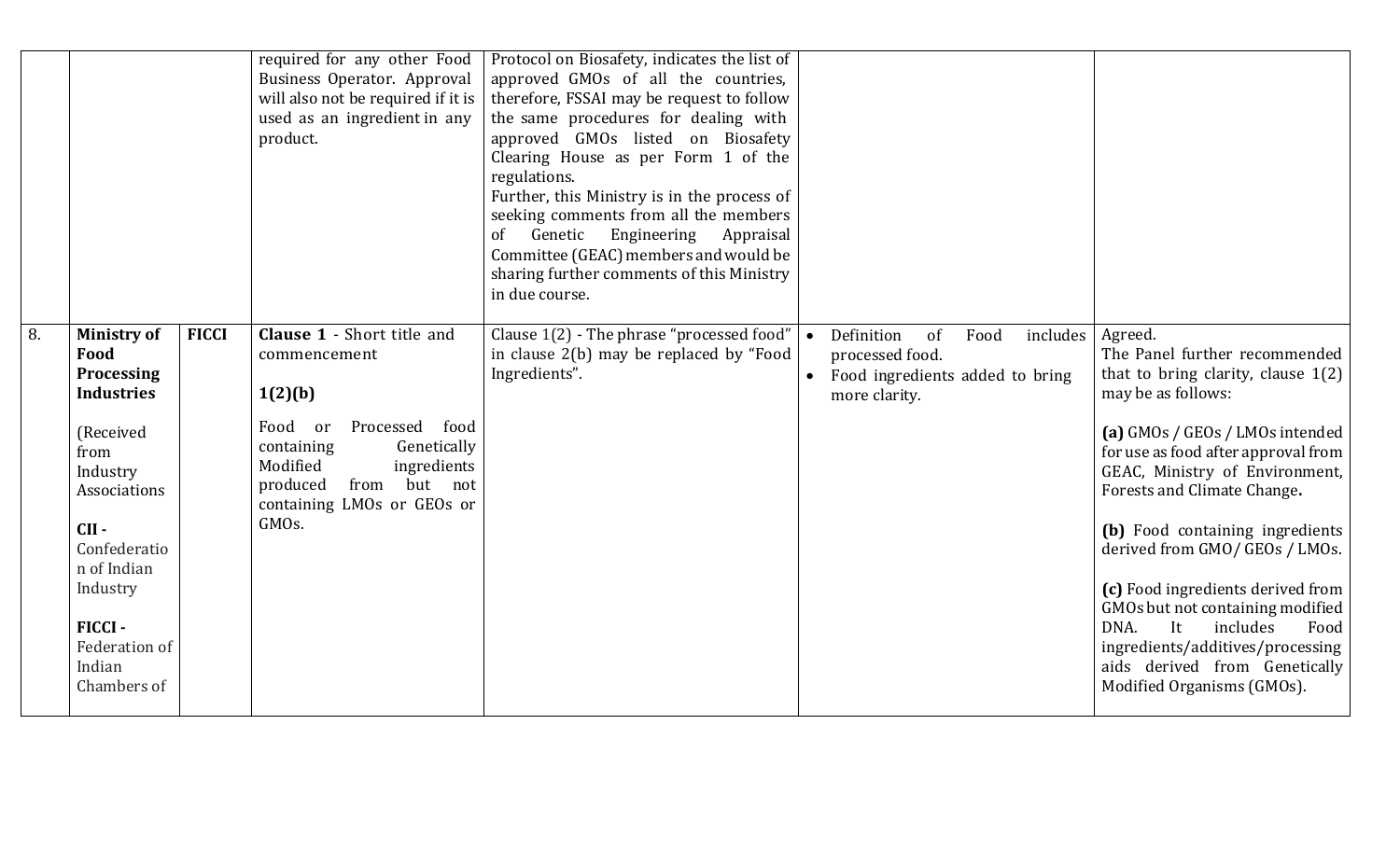| Commerce<br>and Industry<br><b>ICC</b> - Indian<br>Chamber of<br>Commerce) | <b>CII</b> | <b>Clause 2-Definitions</b> | The definitions under these regulations $\bullet$<br>may be aligned with global best practices<br>better<br>implementation of the<br>for<br>regulation. |           | Definition of "Genetically Modified<br>or Engineered Food" is very broad,<br>which may also cover food and food<br>ingredients derived from advance<br>technologies like gene editing. This<br>technology is different from GM<br>organism. There are several<br>enzymes, vitamin and nutrients,<br>which are produced using GMO<br>processing aid wherein the<br>ingredient i.e. enzymes or vitamin<br>nutrients does not contain any GMO.<br>Such ingredients are not considered<br>GM as per global best practices. | The definitions are as per the<br>provisions in the FSSAI Act (2006)<br>as it is existing today.<br>However, with<br>the<br>revised<br>definition proposed as part of<br>revising the act (i.e., in sub-section<br>2 of Section 22 of the Act, the<br>definition<br>of<br>"genetically<br>engineered<br>or modified food"<br>shall be<br>substituted<br>with<br>"genetically<br>engineered<br>or<br>modified food means food and food<br>ingredients<br>composed<br>of or<br>containing genetically modified or<br>engineered organisms obtained<br>through modern biotechnology")<br>the issue raised will be addressed. |
|----------------------------------------------------------------------------|------------|-----------------------------|---------------------------------------------------------------------------------------------------------------------------------------------------------|-----------|------------------------------------------------------------------------------------------------------------------------------------------------------------------------------------------------------------------------------------------------------------------------------------------------------------------------------------------------------------------------------------------------------------------------------------------------------------------------------------------------------------------------|---------------------------------------------------------------------------------------------------------------------------------------------------------------------------------------------------------------------------------------------------------------------------------------------------------------------------------------------------------------------------------------------------------------------------------------------------------------------------------------------------------------------------------------------------------------------------------------------------------------------------|
|                                                                            |            |                             |                                                                                                                                                         | $\bullet$ | There is no provision to take into<br>the<br>presence<br>account<br>0f<br>adventitious traces of GMO in food<br>products, which is technically<br>unavoidable<br>during<br>farming,<br>harvesting and distribution process.<br>There is ambiguity with respect to<br>highly Processed Material, which                                                                                                                                                                                                                  | The Adventitious presence and<br>low level presence) is<br>only<br>applicable<br>for<br>Non-<br>GMO<br>certification which is not the<br>mandate of this Regulation.<br>definition<br>revised<br>The<br>as                                                                                                                                                                                                                                                                                                                                                                                                                |
|                                                                            |            |                             |                                                                                                                                                         |           | may have been derived from GMO<br>but no longer contain<br>GM<br>DNA/protein after processing. Such<br>materials are accepted in many<br>countries like USA, Japan, Taiwan,<br>Thailand etc.                                                                                                                                                                                                                                                                                                                           | proposed in the paragraph above<br>addresses this issue.                                                                                                                                                                                                                                                                                                                                                                                                                                                                                                                                                                  |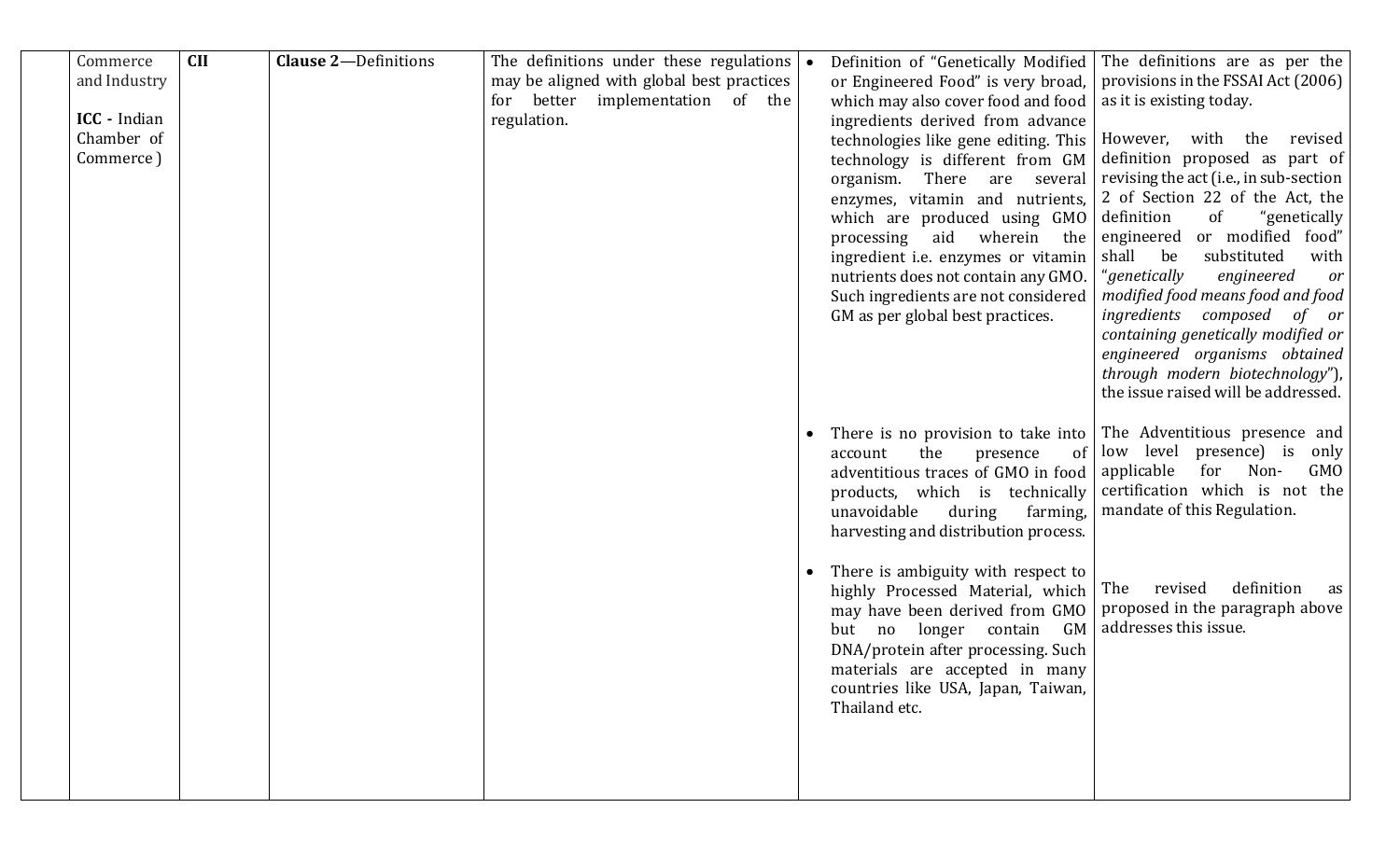| <b>FICCI</b> | <b>Clause 2-Definitions</b><br>2(1)(e)<br>Modified<br>"Genetically<br>or<br>Engineered Food" means food<br>food<br>ingredients<br>and<br>composed of or containing<br>genetically<br>modified<br>or<br>engineered<br>organisms<br>obtained through modern<br>biotechnology, or food and<br>food ingredients produced<br>from but not containing<br>genetically<br>modified<br>or<br>engineered<br>organisms<br>obtained through modern<br>biotechnology; | The Clause $2(1)(e)$ may be revised as<br>under:-<br>"Genetically Modified or Engineered Food"<br>means food and food ingredients<br>composed of or containing genetically<br>modified or engineered organisms<br>obtained through modern biotechnology." | $\bullet$ | To align with the global definitions viz.<br>• USDA - "Bioengineered foods" (ii)<br>Such a food does not contain<br>modified genetic material if the<br>genetic material is not detectable.<br>Similar definitions in Korea,<br>Australia, Taiwan, Indonesia, Japan,<br>Malaysia, Vietnam.<br><b>FINAL</b><br>National<br>Rule<br>for<br>Bioengineered Food<br>Disclosure<br>Standard (Dec 2018).                                                                                                                                                                      | Not Agreed.<br>Definitions are as per the<br>provisions in the FSSAI Act.<br>Definition<br>'Modern<br>of<br>Biotechnology' as<br>in Codex<br>$(CAC/GL \t 44-2003)$<br>may be<br>included in the draft regulations.                                                                                                               |
|--------------|----------------------------------------------------------------------------------------------------------------------------------------------------------------------------------------------------------------------------------------------------------------------------------------------------------------------------------------------------------------------------------------------------------------------------------------------------------|-----------------------------------------------------------------------------------------------------------------------------------------------------------------------------------------------------------------------------------------------------------|-----------|------------------------------------------------------------------------------------------------------------------------------------------------------------------------------------------------------------------------------------------------------------------------------------------------------------------------------------------------------------------------------------------------------------------------------------------------------------------------------------------------------------------------------------------------------------------------|----------------------------------------------------------------------------------------------------------------------------------------------------------------------------------------------------------------------------------------------------------------------------------------------------------------------------------|
| <b>CII</b>   | <b>Clause 3- Prior Approval for</b><br>manufacture,<br>storage,<br>distribution, sale and import<br>etc.                                                                                                                                                                                                                                                                                                                                                 | An exemption may be considered for<br>approval in cases, where level of GM<br>traces, are within the proposed threshold<br>value of 1%.                                                                                                                   | $\bullet$ | The regulation does not contain<br>clarity w.r.t any provisions for<br>adventitious contamination during  <br>food handling and processing. Adventitious presence and low<br>Though, FBOs always<br>take<br>appropriate measures to avoid   for Non- GMO certification which<br>unintended presence of $GMO$ in is not the mandate of this<br>their products. The product regulation.<br>sometimes may contain traces of<br>GM as a result of adventitious or<br>technically unavoidable presence in<br>the food chain during farming,<br>harvesting and distribution. | Agreed.<br>observed<br>Panel<br>that<br>The<br>level presence is only applicable<br>In addition, this has been<br>addressed in the provision of $1\%$<br>threshold in clause 7- GM Food<br>Labelling.<br>The following clause may be<br>added at $3(2)$ :<br>3(2): In case of food or food<br>ingredient contain adventitious or |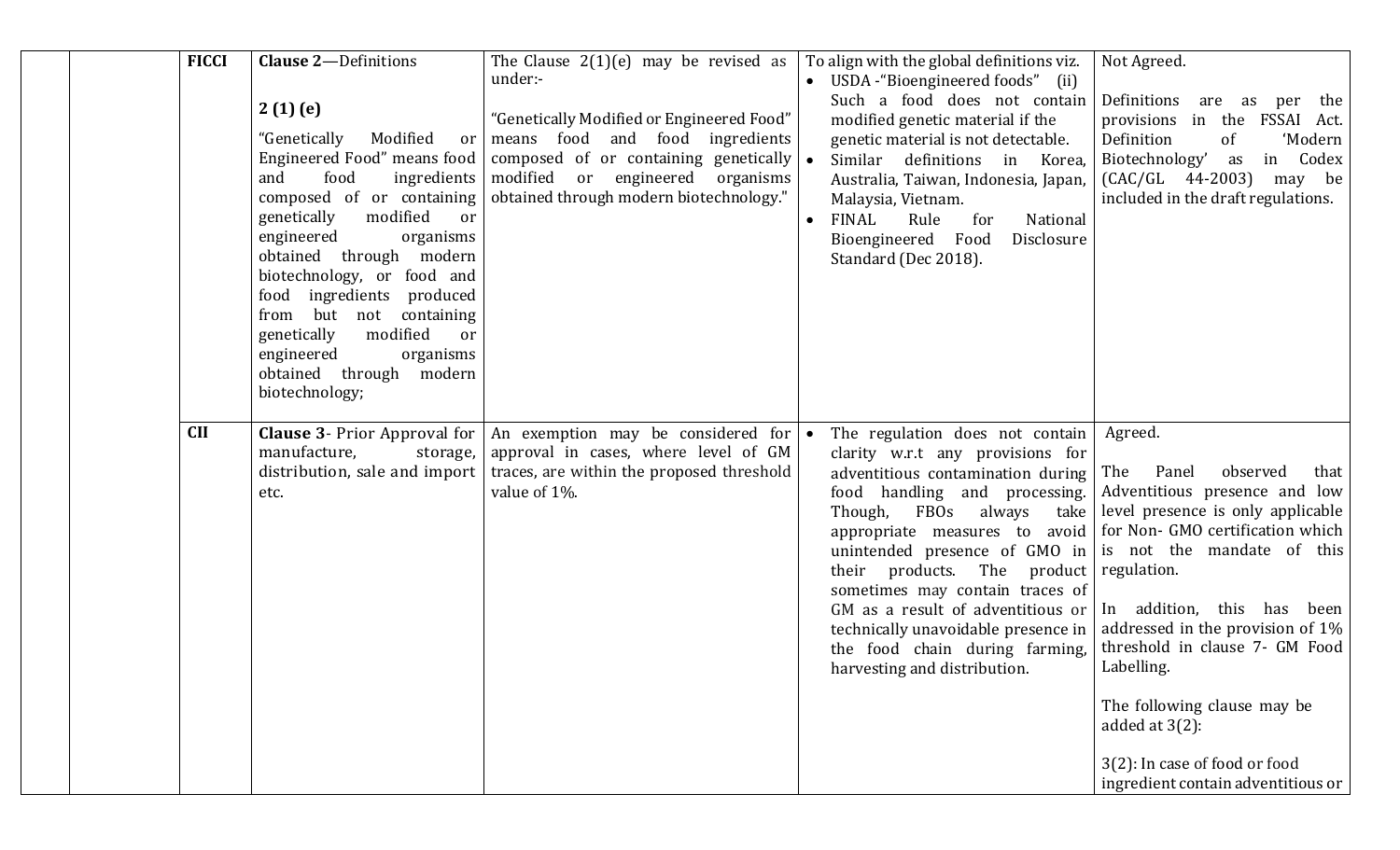|              |                                                                                                       |                                                                                                                                                                                                                                                                                                        |                                                                                                                                                                                                                                                          | low level presence (LLP) of $GMO$<br>or GEO or LMO as per clause $7(1)$<br>under this regulation, no prior<br>approval is required.                                                                                                                                    |
|--------------|-------------------------------------------------------------------------------------------------------|--------------------------------------------------------------------------------------------------------------------------------------------------------------------------------------------------------------------------------------------------------------------------------------------------------|----------------------------------------------------------------------------------------------------------------------------------------------------------------------------------------------------------------------------------------------------------|------------------------------------------------------------------------------------------------------------------------------------------------------------------------------------------------------------------------------------------------------------------------|
| <b>FICCI</b> | <b>Clause 3- Prior Approval for</b><br>manufacture, storage,<br>distribution, sale and import<br>etc. | The following may be incorporated as<br>Clause $3(2)$ & $3(3)$ under Clause 3:<br>Clause3(2): In case of food or food<br>ingredient contain adventitious<br>or<br>technically unavoidable traces of GMO or<br>GEO or LMO as per clause $6(1)$ under this<br>regulation, no prior approval is required. | The above provisions have been Clause $3(2)$ Agreed with minor<br>proposed for inclusion in alignment<br>with the EU legislation EC<br>1830/2003 and EC 1829/2003 and<br>many and many regulations<br>recognize documentation to declare<br>IP like USA. | change.<br>The following clause $3(2)$ may be<br>added:<br>$3(2)$ : In case of food or food<br>ingredient contain adventitious or<br>low level presence (LLP) of GMO<br>or GEO or LMO as per clause $7(1)$<br>under this regulation, no prior<br>approval is required. |
|              |                                                                                                       | Clause 3(3): In case of documentary<br>evidence available for the food or food<br>ingredient including manufacturer or<br>ingredient supplier<br>certification<br><sub>or</sub><br>traceability documentation shall<br>not<br>require prior approval.                                                  |                                                                                                                                                                                                                                                          | The issue has been addressed in<br>clause $3(2)$ .                                                                                                                                                                                                                     |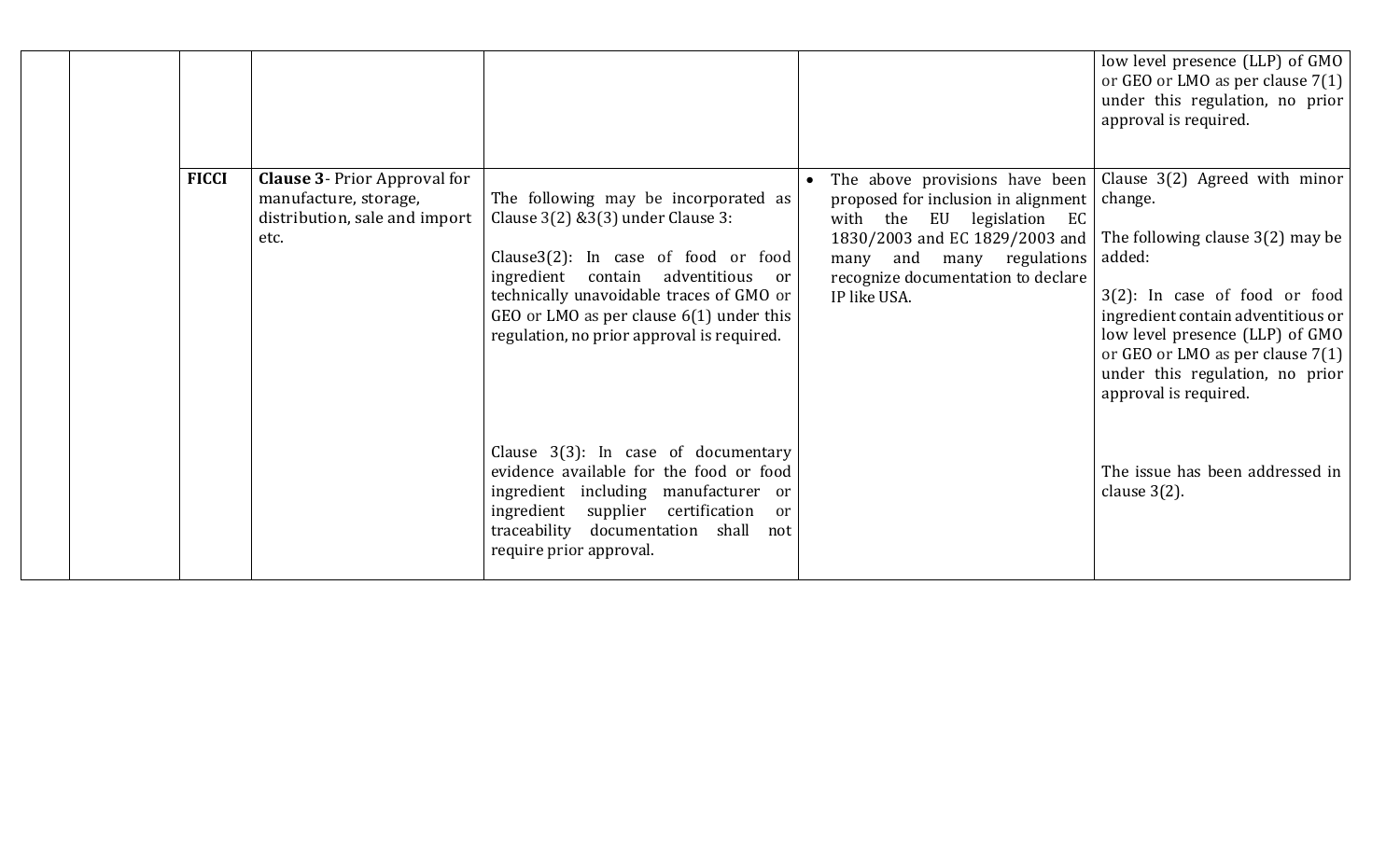|              | <b>Clause 3- Prior Approval</b><br>formanufacture, storage,<br>distribution, sale and<br>importetc.<br>3(2)<br>provisions of these<br>The<br>regulations are in addition<br>to, and not in derogation of,<br>other<br>rules<br>any<br>or<br>regulations made under the<br>act.                                                                                                                                                                                                                                                                           | The serial number of the existing Clause,<br>i.e. Clause 3(2) in the draft Regulations,<br>may be renumbered as Clause 3(4).                                                                                                                                                                                                                                                                                                                                           |                                                                       | It is editorial comment.                                                                                                                                                                                                                                                                                                                                                                                                    |
|--------------|----------------------------------------------------------------------------------------------------------------------------------------------------------------------------------------------------------------------------------------------------------------------------------------------------------------------------------------------------------------------------------------------------------------------------------------------------------------------------------------------------------------------------------------------------------|------------------------------------------------------------------------------------------------------------------------------------------------------------------------------------------------------------------------------------------------------------------------------------------------------------------------------------------------------------------------------------------------------------------------------------------------------------------------|-----------------------------------------------------------------------|-----------------------------------------------------------------------------------------------------------------------------------------------------------------------------------------------------------------------------------------------------------------------------------------------------------------------------------------------------------------------------------------------------------------------------|
| <b>FICCI</b> | <b>Clause 4- Procedure for</b><br>grantof prior approval<br>4(11)<br>Once a Genetically Modified<br>Organisms or Genetically<br>Engineered Organisms or<br>Living Modified Organisms<br>having unique identification<br>Code provided by Biosafety<br>Clearing House, Organisation<br>for Economic Co-operation<br>Development etc, is<br>and<br>approved by FSSAI, approval<br>for the same will not be<br>required for any other Food<br>Business Operator. Approval<br>will also not be required if it<br>is used as an ingredient in<br>any product. | The Clause 4(11) may be revised asunder:<br>"Once a GMO or GEO or LMO having<br>unique identification code provided by<br>Biosafety Clearing house, organization for<br>Economic Cooperation and Development<br>etc. or Food ingredients produced using<br>these is approved by FSSAI, approval for<br>the same will not be required for any other<br>Food Business Operator. Approval will<br>also not be required if it is used as an<br>ingredient in any product". | To bring clarity about use of food<br>ingredients produced using GMO. | with<br>Agreed.<br>Revised<br>minor<br>change.<br>It is already addressed in S. No. 7<br>above and it is also reproduced<br>below:<br>It may be incorporated in the draft<br>regulation in Clause 4(11).<br>'A GMO with unique identification<br>code when approved by FSSAI will<br>be communicated to the Ministry<br>Environment, Forests and<br>0f<br>Climate Change for inclusion in<br>the Biosafety Clearing House'. |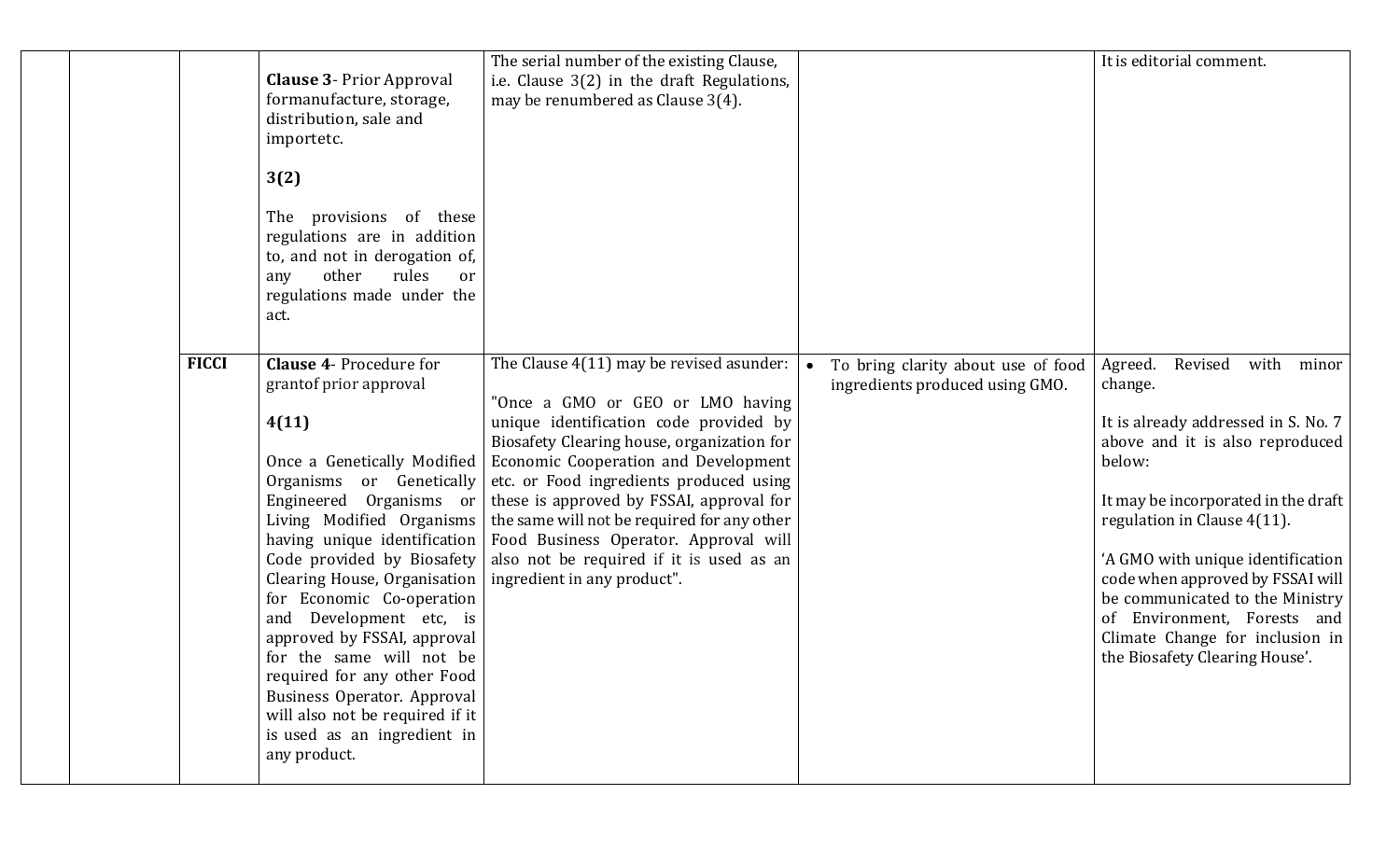| ICC,    | <b>Clause 5- Foods Laboratory</b> | Clause 5(1): The segregated Clean Rooms  | Not Agreed.                                |
|---------|-----------------------------------|------------------------------------------|--------------------------------------------|
| Kolkata | for Genetically Modified          | are mandatory for (1) Pre-PCR, (2) PCR & |                                            |
|         | FoodsTesting                      | (3) Post PCR Jobs. There should be       | "Clean rooms" are not mandatory            |
|         |                                   | unilateral flow in Lab are as to prevent | for GMO analysis. Such rooms are           |
|         | 5(1)                              | cross contamination.                     | required only for microbiological          |
|         |                                   |                                          | labs.                                      |
|         | The laboratory shall have a       |                                          |                                            |
|         | designated GM food testing        |                                          | All<br>these<br>aspects<br>and             |
|         | area that should be well          |                                          | requirements for GMO analysis              |
|         | segregated from the general       |                                          | ISO/IEC<br>covered<br>in<br>are            |
|         | laboratory working area and       |                                          | 17025:2017<br>laboratories<br>and          |
|         | should have four physically       |                                          | doing analysis for regulatory              |
|         | separate and contained areas      |                                          | compliance are mandated to                 |
|         | for Reagent and Sample            |                                          | comply with ISO/IEC 17025: 2017            |
|         | <b>DNA</b><br>preparation,<br>and |                                          | standard for NABL accreditation.           |
|         | Protein extraction, Product       |                                          |                                            |
|         | Analysis, and Data analysis       |                                          | The Panel recommended to delete            |
|         | with<br>and<br>storage            |                                          | Clause $5(2)$ , $5(3)$ , $5(4)$ and clause |
|         | a                                 |                                          | 6 since all these aspects are              |
|         | ir                                |                                          | covered in ISO/IEC 17025:2017.             |
|         | conditioning/ventilation.         |                                          |                                            |
|         | Airflows should be                |                                          |                                            |
|         | maintained within the             |                                          |                                            |
|         | Genetically                       |                                          |                                            |
|         | Modified food testing area.       |                                          |                                            |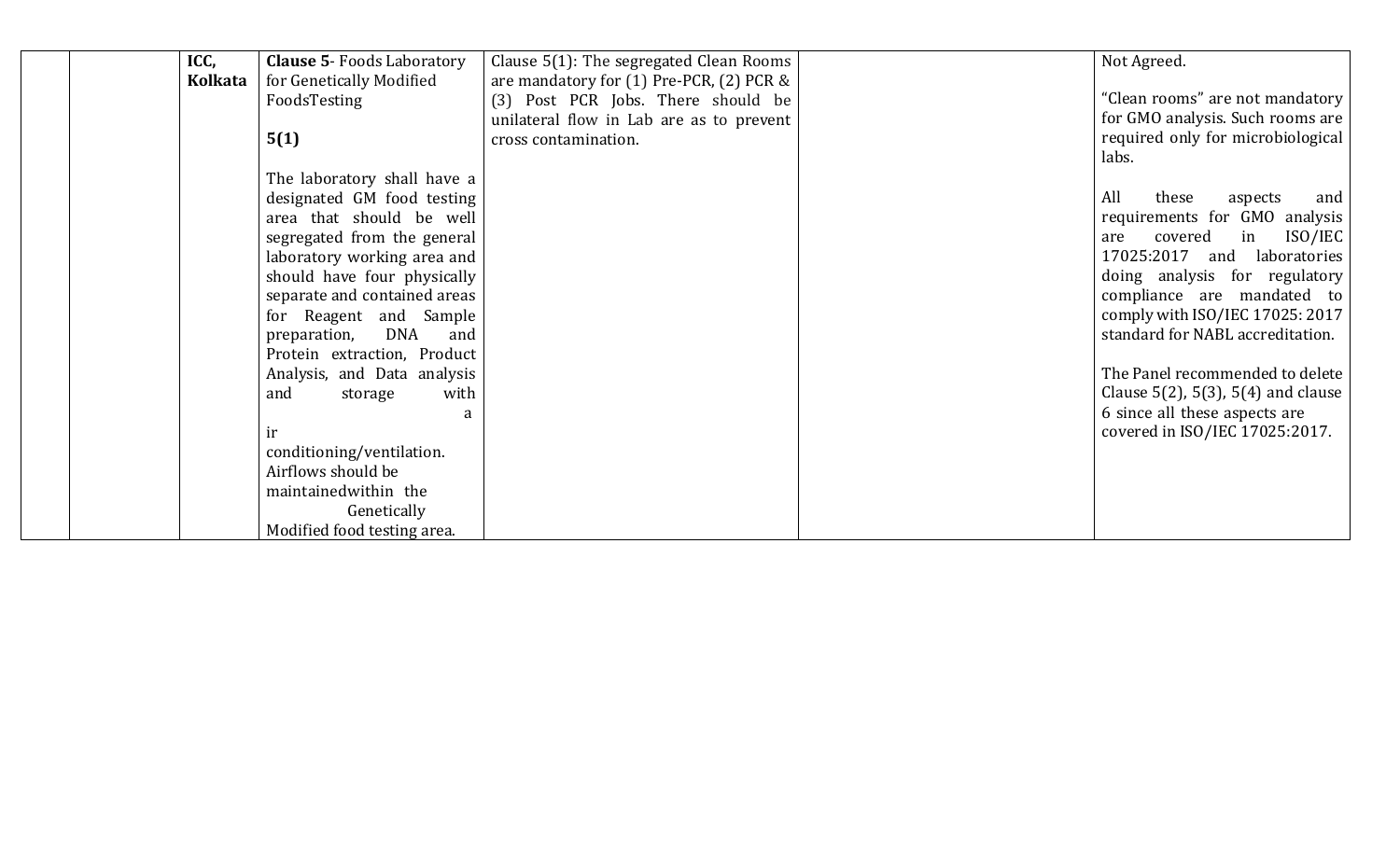| <b>FICCI</b> | <b>Clause 5- Foods Laboratory for</b><br><b>Genetically Modified Foods</b><br>Testing<br>5(2)<br>The laboratory shall have<br>instruments for detection of<br>DNA/ RNA by qRT-PCR,<br>Protein by ELISA and Western<br>blotting and GM organism by<br>Fluorescent microscopy.                                                                                                              | Clause 5(2): The laboratory shall have $\bullet$<br>instruments for detection of DNA/RNA by<br>qRT-PCR, protein by ELISA and Western<br>blotting and GM organism by Fluorescent<br>microscopy or by any other<br>internationally recognized method.                                        | To bring more clarity and align<br>withInternational best practices.                                                                                                                                                                               | Not Agreed.<br>All these aspects are covered<br>when a lab is accredited as per<br>ISO/IEC 17025:2017.<br>The following provision has been<br>recommended in<br>Clause 5(2): The laboratory<br>should be accredited by NABL as<br>per ISO/IEC 17025 for GMO<br>testing in their scope.                |
|--------------|-------------------------------------------------------------------------------------------------------------------------------------------------------------------------------------------------------------------------------------------------------------------------------------------------------------------------------------------------------------------------------------------|--------------------------------------------------------------------------------------------------------------------------------------------------------------------------------------------------------------------------------------------------------------------------------------------|----------------------------------------------------------------------------------------------------------------------------------------------------------------------------------------------------------------------------------------------------|-------------------------------------------------------------------------------------------------------------------------------------------------------------------------------------------------------------------------------------------------------------------------------------------------------|
| ICC,         | <b>Clause 5- Foods Laboratory for</b><br>Kolkata   Genetically Modified Foods<br>Testing                                                                                                                                                                                                                                                                                                  | Clause 5(5): The following provision may<br>be incorporated suitably in Clause 5(5) of<br>the draft Regulations:<br>"The personnel involved in Testing should $\mid$<br>have at-least 01 Year of Hands on Training<br>experience in detection of GMOs from any<br>FSSAI notified GMO Lab". |                                                                                                                                                                                                                                                    | Not Agreed.<br>These are all covered under<br>ISO/IEC 17025:2017 which is in<br>clause $5(2)$ .                                                                                                                                                                                                       |
| ICC,         | Kolkata   Laboratory for Genetically   duplicate.<br><b>Modified Foods Testing</b><br>6(a)<br>Analyse samples of food sent by<br>any officer or organization<br>authorized by the Food<br>Authority for the purpose of<br>Genetically Modified testing and<br>submission of the certificate of<br>analysis to the authorities<br>concerned. Each sample of<br><b>Genetically Modified</b> | <b>Clause 6</b> - Function of Foods   Clause $6(a)$ : Testing each sample should be                                                                                                                                                                                                        | Testing each sample in triplicate   Not Agreed.<br>be<br>may<br>• Moreover, Clients would not be $ $ repeatability and reproducibility<br>• Since each run will invariably $ $ triplicates or more.<br>have positive and negative<br>control CRMs, | In any analytical procedure<br>willing to pay for 03 analysis $ $ are required for the reliability of<br>charges for same sample to Labs.   the result which can be achieved<br>only by doing analysis in<br>This aspect is also addressed<br>under ISO/IEC 17025:2017 which<br>is in clause $5(2)$ . |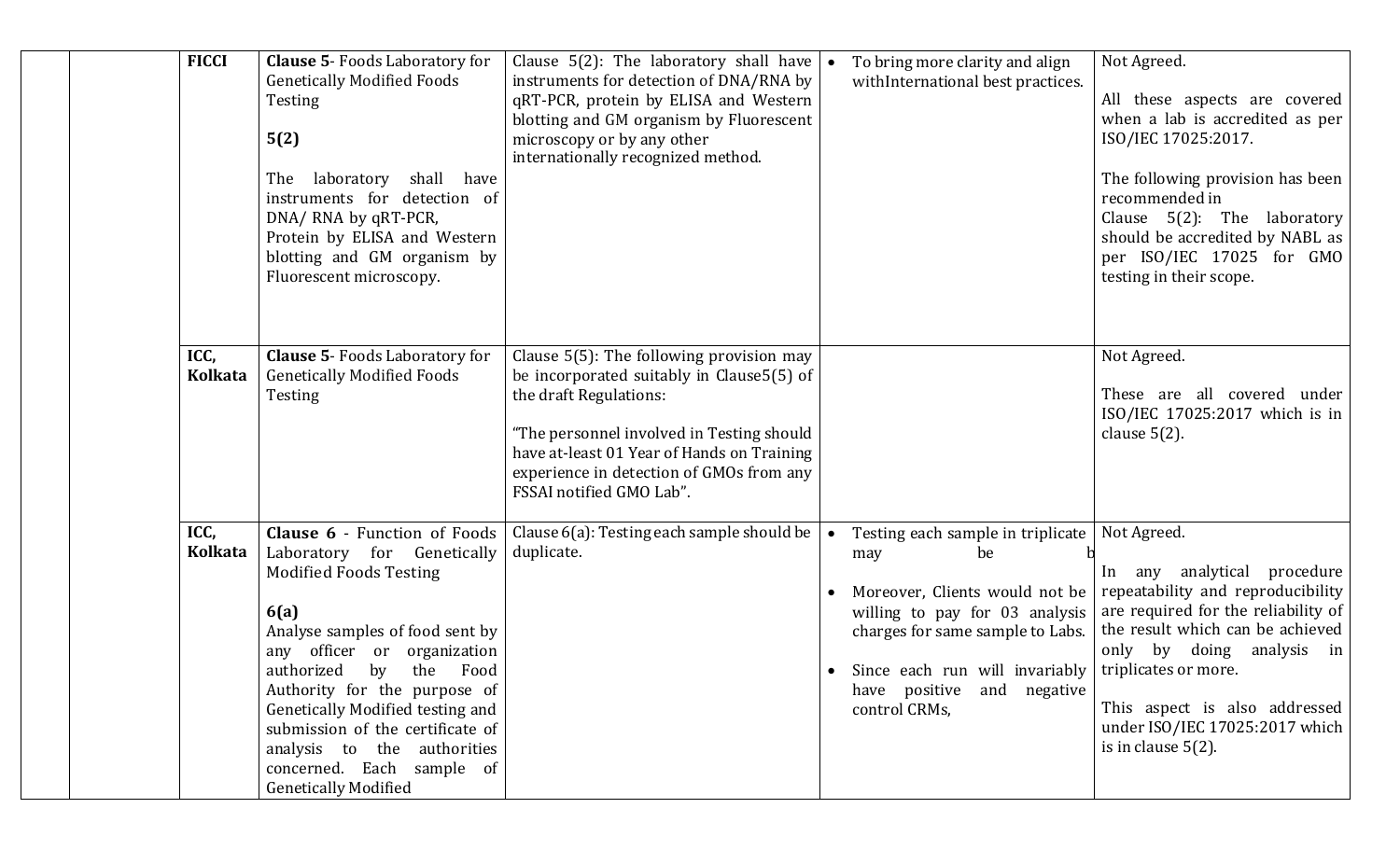|              | Foods shall be tested in<br>triplicate.                     |                                                                                                                                                                                                                                                                                                                                   | false<br>the issue pertaining to<br>positives and false negatives can<br>easily be addressed". |                                                                                                                                                                                                                 |
|--------------|-------------------------------------------------------------|-----------------------------------------------------------------------------------------------------------------------------------------------------------------------------------------------------------------------------------------------------------------------------------------------------------------------------------|------------------------------------------------------------------------------------------------|-----------------------------------------------------------------------------------------------------------------------------------------------------------------------------------------------------------------|
|              | Laboratory for Genetically<br><b>Modified Foods Testing</b> | <b>Clause 6</b> - Function of Foods   Incorporation of new clause $6(g)$ : The<br>following may be incorporated as Clause<br>$6(g)$ :<br>"A minimum level for detection of GMOs<br>may be established. It can be 0.1% or 0.5%<br>so that labeling 1% can be reliably done as<br>the laboratory's LOD can be 0.1% or<br>$0.5\%$ ". |                                                                                                | Not Agreed.<br>ISO/IEC<br>in<br>the<br>Clauses<br>17025:2017 takes care of this<br>aspect.<br>Also, FSSAI approval and both<br>FSSAI and NABL audit of its<br>notified laboratories also takes<br>care of this. |
| <b>FICCI</b> | <b>Clause 6 - GM Food Labeling</b>                          | This clause may be renumbered as Clause<br>7 as the serial number of this clause has<br>typographical error.                                                                                                                                                                                                                      |                                                                                                | Agreed.                                                                                                                                                                                                         |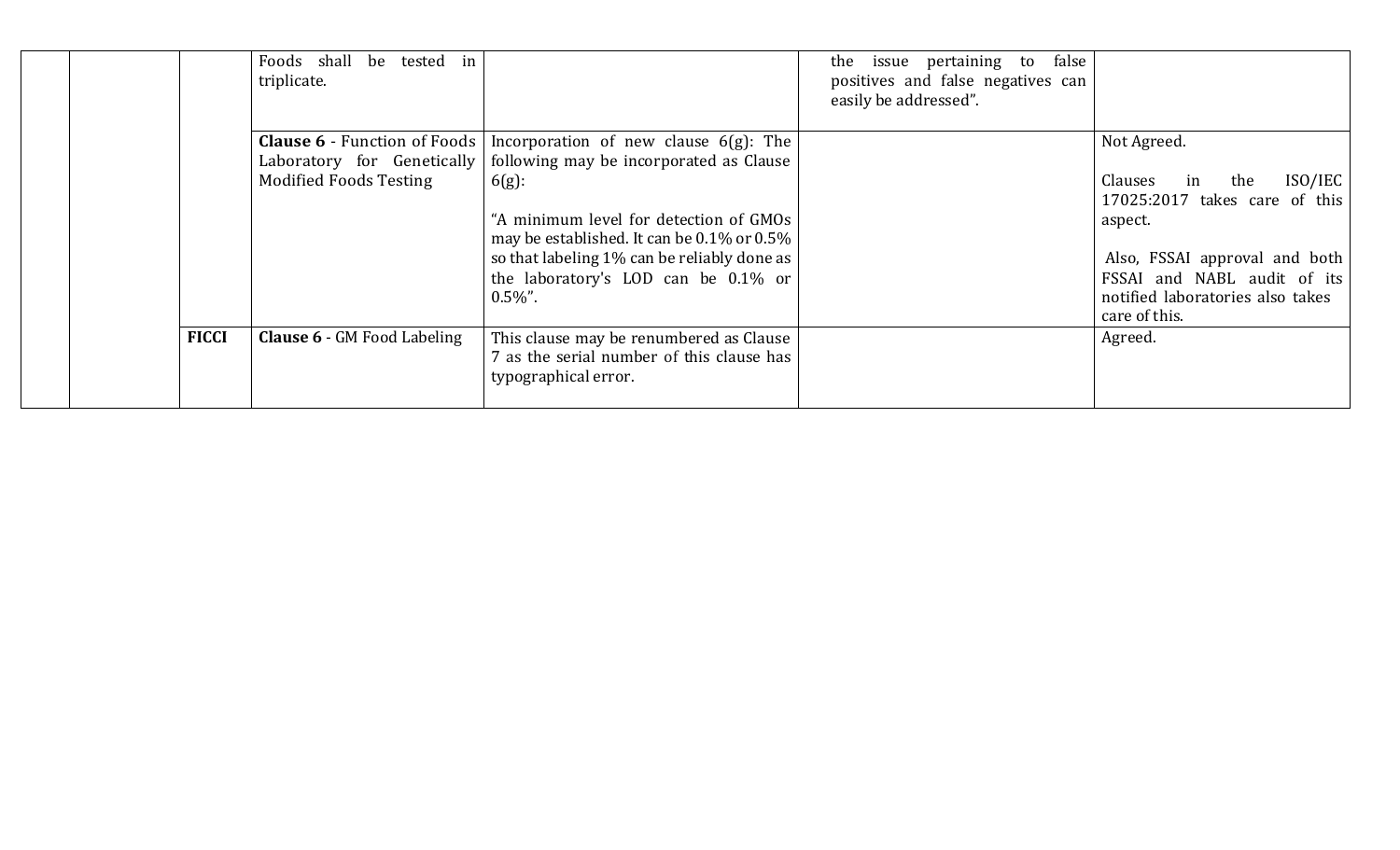| ICC,      | <b>Kolkat</b> |                   | Thefollowingprovisionsmayalsobeincorp<br>oratedasClause7(1) and 7(2): -                                                                                                                                                                                                                                                                                                                                                                                                                                                                                                                                                                                  | Not Agreed.                                                                                                                                                                                                                                                                                                             |
|-----------|---------------|-------------------|----------------------------------------------------------------------------------------------------------------------------------------------------------------------------------------------------------------------------------------------------------------------------------------------------------------------------------------------------------------------------------------------------------------------------------------------------------------------------------------------------------------------------------------------------------------------------------------------------------------------------------------------------------|-------------------------------------------------------------------------------------------------------------------------------------------------------------------------------------------------------------------------------------------------------------------------------------------------------------------------|
| a         |               |                   | Clause 7(1): The phrase "Contains GMO /<br>Ingredients derived from GMO" may be<br>given if the Lab has tested for the presence<br>of Promoter (e.gCAMv 35S or FMV),<br>Terminator (e.g T-NOS) as well as gene<br>responsible for expression of a particular<br>trait (e.g RR Soya).<br>Clause $7(2)$ : In case the Lab only tests for<br>Promoters and Terminators and does not<br>test for the gene responsible for<br>expression of a particular trait, it can be<br>labeled as "Genetic elements such as<br>"CAMv 35S Promoter" and "T-NOS<br>terminator" detected with LOD at x%. This<br>will have more clarity as to what actually<br>was tested. | This is not relevant to the current<br>trends in GMO testing.<br>35S / FMV /T-NOS are only<br>detection methods.<br>Currently identification<br>and<br>quantification is required for<br>compliance. This is carried out by<br>using "event based testing" (host<br>genome integration site) which is<br>more reliable. |
| ICC,<br>a | Kolkat        | Forms I & Form-II | Seem exhaustive and o.k.                                                                                                                                                                                                                                                                                                                                                                                                                                                                                                                                                                                                                                 | No action needed.                                                                                                                                                                                                                                                                                                       |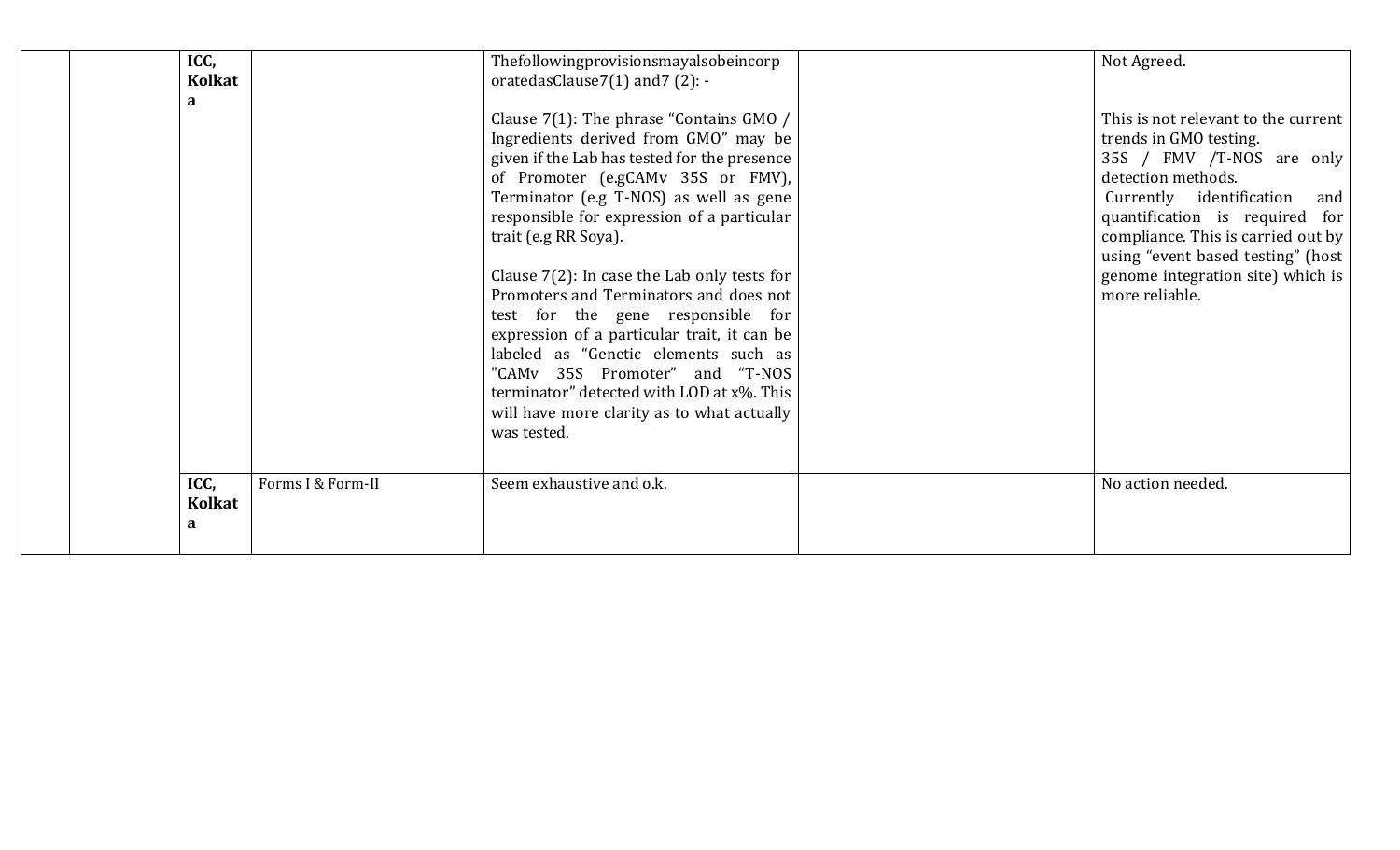| $\overline{9}$ . | <b>NITI Aayog</b>            | FORM-I (See regulation 4):   |                                                                          | The Panel felt that the two forms |
|------------------|------------------------------|------------------------------|--------------------------------------------------------------------------|-----------------------------------|
|                  |                              |                              | 8.(6)(c)                                                                 | need to be revisited to make them |
|                  | (inputs of <b>ICMR-</b>      | Application for Approval for |                                                                          | simpler and in line with global   |
|                  | <b>National Institute of</b> | Food or food ingredient or   | Annotated complete DNA sequence of the                                   | practices.                        |
|                  | Nutrition,                   | processing aid containing    | integrated gene construct along with                                     |                                   |
|                  | Hyderabad                    |                              | Living Modified Organism   flanking region (from RB to $LB$ ) a relevant |                                   |
|                  | <b>CSIR-Central Food</b>     | (LMOS)                       | (editable) format {e.g., txt. fasta, fsa, doc).                          |                                   |
|                  | Technological                |                              |                                                                          |                                   |
|                  | <b>Research Institute,</b>   | 8. Bio-safety Description of | <b>Modification suggested:</b>                                           |                                   |
|                  | Mysore)                      | items applied for approval   |                                                                          |                                   |
|                  |                              |                              |                                                                          |                                   |
|                  |                              |                              | in place of (from RB to LB)(Left<br><b>Border to Right Border)</b>       |                                   |
|                  |                              |                              |                                                                          |                                   |
|                  |                              |                              | 8.(7)(c)                                                                 |                                   |
|                  |                              |                              |                                                                          |                                   |
|                  |                              |                              | Briefly<br>describe<br>any<br>target<br>site                             |                                   |
|                  |                              |                              | rearrangement(s),<br>$addition(s)$ ,<br>or                               |                                   |
|                  |                              |                              | deletion(s) occurred at the gene construct                               |                                   |
|                  |                              |                              | insertion locus in host organism's genome                                |                                   |
|                  |                              |                              | DNA in compare the type pre-insertion                                    |                                   |
|                  |                              |                              |                                                                          |                                   |
|                  |                              |                              | <u>locus.</u>                                                            |                                   |
|                  |                              |                              | <b>Modification suggested:</b>                                           |                                   |
|                  |                              |                              |                                                                          |                                   |
|                  |                              |                              | in place of <i>in compare the type pre-</i>                              |                                   |
|                  |                              |                              | insertion locus"in comparison to pre-                                    |                                   |
|                  |                              |                              | insertion locus".                                                        |                                   |
|                  |                              |                              |                                                                          |                                   |
|                  |                              |                              |                                                                          |                                   |
|                  |                              |                              | 8.(7)(e)                                                                 |                                   |
|                  |                              |                              |                                                                          |                                   |
|                  |                              |                              | Describe genomic (chromosomal) location                                  |                                   |
|                  |                              |                              | of the integration site and flanking region                              |                                   |
|                  |                              |                              | endogenous gene(s) of the hostplant.                                     |                                   |
|                  |                              |                              |                                                                          |                                   |
|                  |                              |                              | <b>Modification suggested:</b>                                           |                                   |
|                  |                              |                              |                                                                          |                                   |
|                  |                              |                              | to add - "of the host plant or animal".                                  |                                   |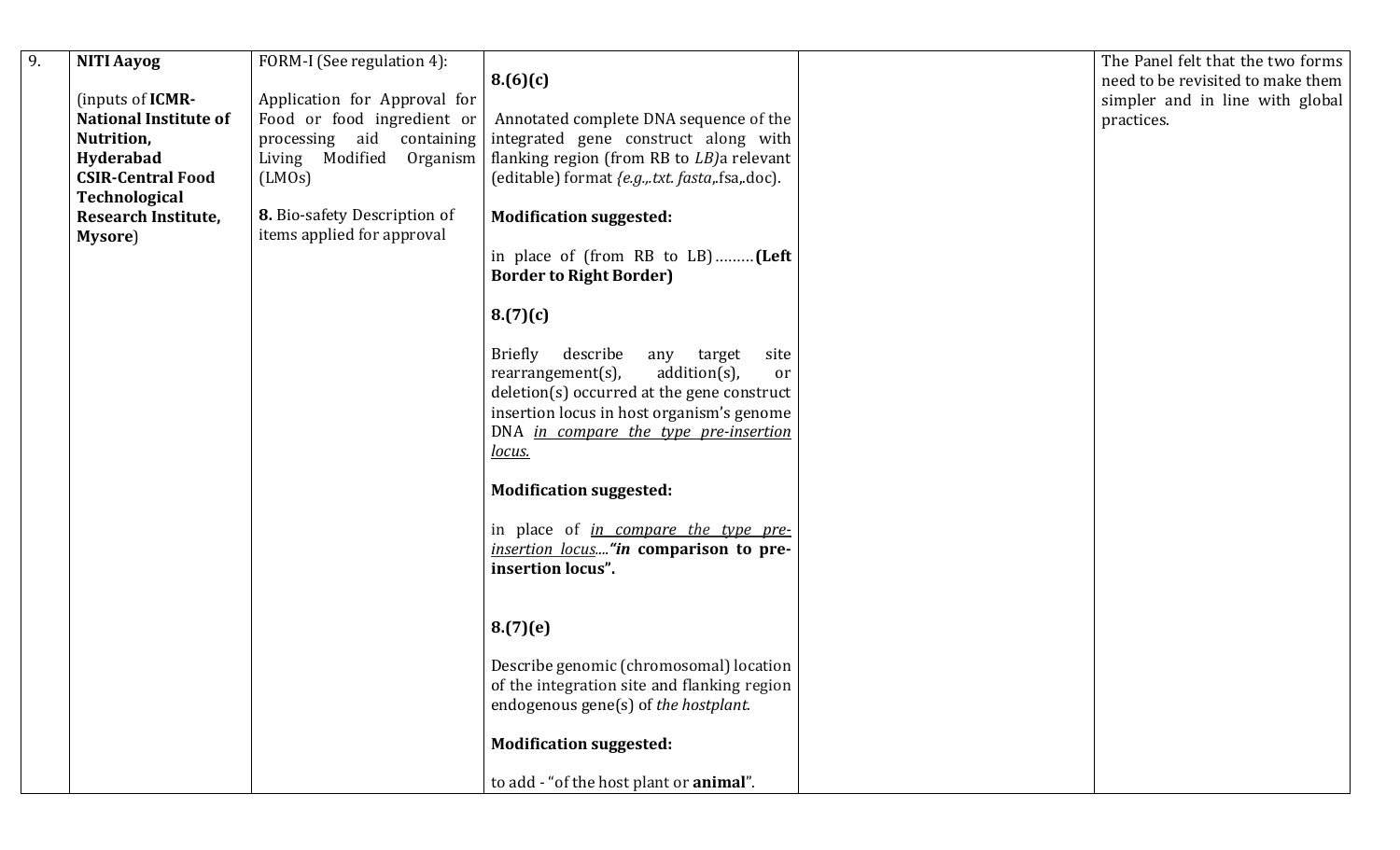|                          | 8.(8)<br>Details of event specific experimental<br>methods to detect the presence of the<br>transferred gene construct(s) (and gene(s))<br>at 0.01% Limit of Detection (LoD0.01) in<br>recipient plants or animal/progeny of<br>recipient plants or animal.                                                                                                                                                    |                                                                                           |
|--------------------------|----------------------------------------------------------------------------------------------------------------------------------------------------------------------------------------------------------------------------------------------------------------------------------------------------------------------------------------------------------------------------------------------------------------|-------------------------------------------------------------------------------------------|
|                          | <b>Modification suggested:</b><br>to add - "recipient plant or animal/<br>progeny of recipient plant or animal"                                                                                                                                                                                                                                                                                                |                                                                                           |
|                          | 8.(12)<br>Whether<br>genetic modification<br>the                                                                                                                                                                                                                                                                                                                                                               |                                                                                           |
|                          | intended<br>alter <i>plant</i> nutrient<br>to<br>composition?                                                                                                                                                                                                                                                                                                                                                  |                                                                                           |
|                          | <b>Modification suggested:</b><br>to add - "plant or animal".                                                                                                                                                                                                                                                                                                                                                  |                                                                                           |
| <b>Additional Points</b> | GM Labelling provisions are generally<br>$\bullet$<br>meant to give consumers the right to<br>choose between GM and non-GM food.<br>At 1 % threshold GM labelling<br>legislation has been proposed, does<br>this mean that products derived from<br>GMOs that no longer contain any trace<br>of DNA or proteins resulting from the<br>genetic modification (for e.g., oil<br>derived from genetically modified | Yes, any product having less than<br>1% of GMO content is not required<br>to be labelled. |
|                          | chops) are exempt from labelling? In<br>such a scenario, label will not give any                                                                                                                                                                                                                                                                                                                               |                                                                                           |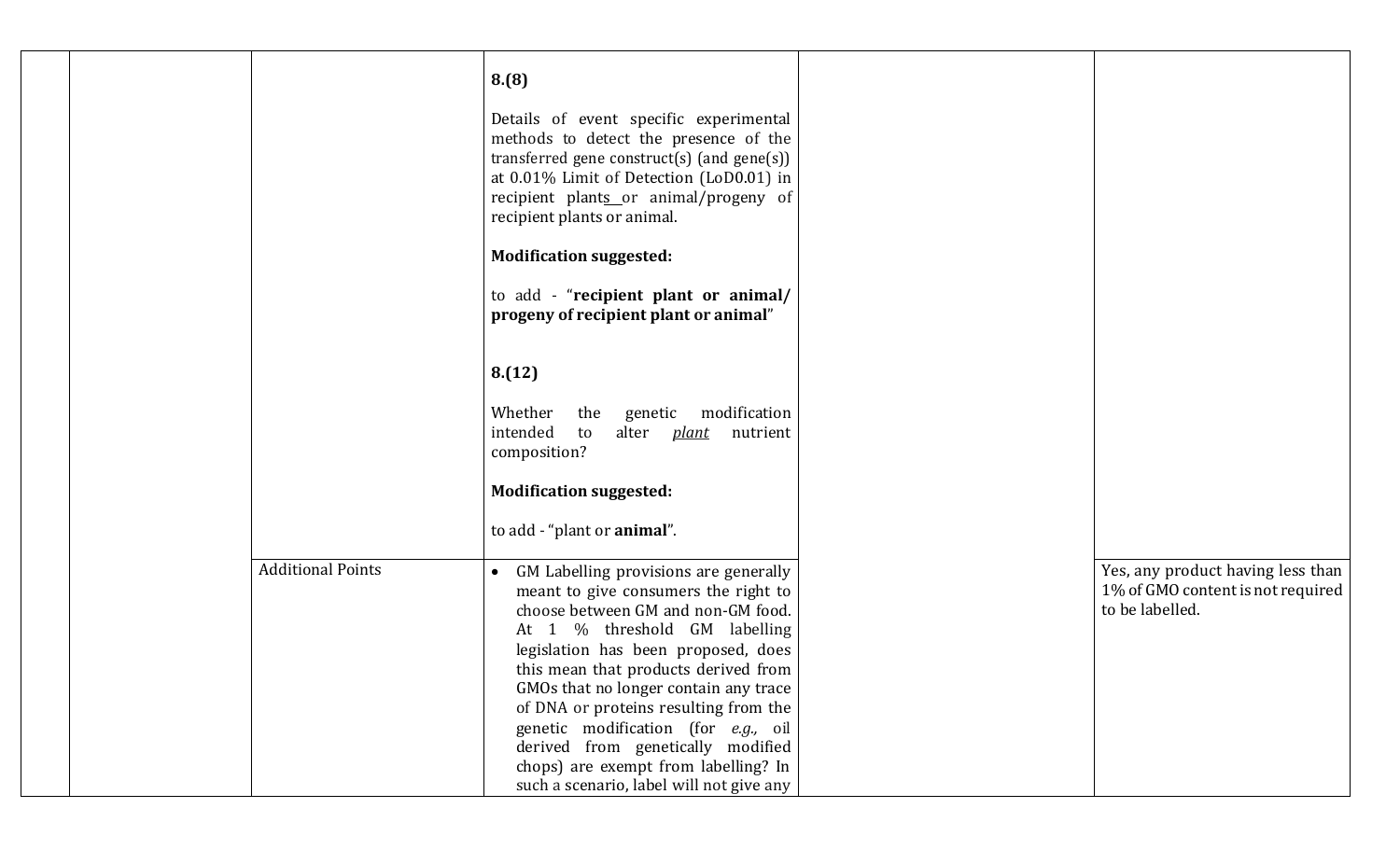|  | information<br>about<br>the<br>genetic<br>modification;<br>GM testing is an expensive proposition;<br>financial resources and trained human<br>resources are matters of concern and<br>need to be suitably addressed to<br>ensure compliance with the proposed<br>GM labelling legislation;                                                                                | Irrespective of the cost, testing is<br>mandatory<br>for<br>regulatory<br>compliance.                                                                               |
|--|----------------------------------------------------------------------------------------------------------------------------------------------------------------------------------------------------------------------------------------------------------------------------------------------------------------------------------------------------------------------------|---------------------------------------------------------------------------------------------------------------------------------------------------------------------|
|  | GM food wastage and its consumption<br>by animals, impact on environment,<br>soil health and water resources were<br>not discussed in the draft. Adequate<br>emphasis on measures for safe<br>disposal of GM food may be included.                                                                                                                                         | GM<br>food<br>wastage<br>and its<br>consumption by animals, impact<br>on environment, soil health and<br>water resources do not fall under<br>the purview of FSSAI. |
|  | The concept of history of safe use is<br>pivotal in the context of GMO safety<br>assessment. As per the proposed<br>legislation, applicants are to provide<br>three years' data of the safe use of the<br>GMOs derived food in the country of<br>origin. Rationale for asking 3years' data<br>may be included, why not more than 3<br>years considering safety of GM food; |                                                                                                                                                                     |